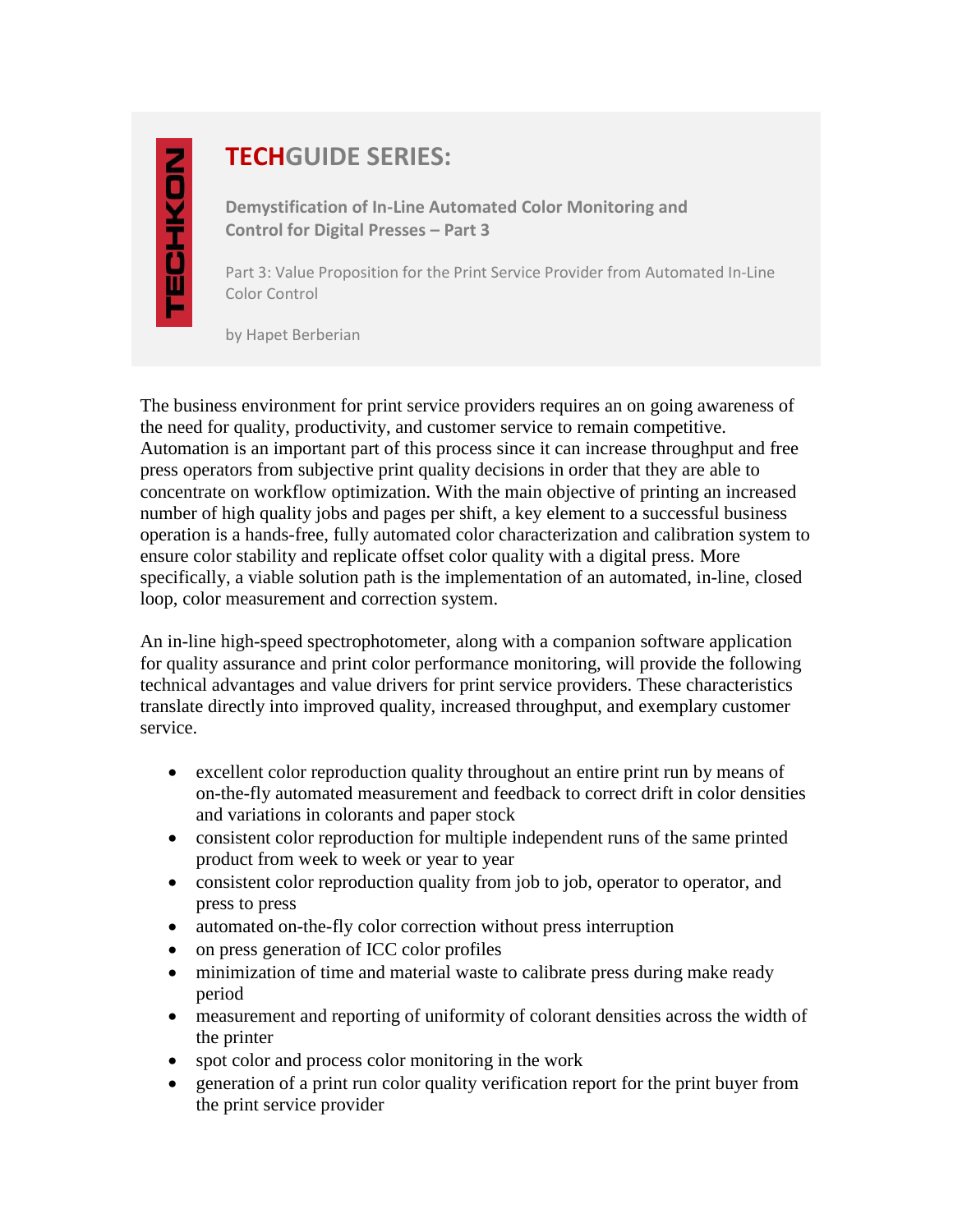## **Color Quality and Productivity**

At the beginning of a print production run, the closed loop system will measure color bar values and command modified values to meet prescribed densities. This will provide for a shortened make-ready period for color calibration with minimum paper and ink waste. All of this will take place on press without stopping the press to pull a single sheet. During the print run as colorant densities tend to drift, the closed loop system will send correction data from the on-board computer to the printer to maintain prescribed error tolerances without stopping or in any way interrupting the press operation. If there are significant changes to color reproduction due to colorant or media changes, a spectrophotometer which has horizontal motion control across the width of the press and an on board processor will be able to measure a rectangular array of color patches (profile target) and generate a full ICC compatible device color profile on press. These are the capabilities that will ensure consistent color reproduction independent of job, operator, and press.

Horizontal motion control will make it possible to measure and ensure the uniformity of color densities across the width of the printer. This is especially important in identifying print head non-uniformities.

An additional significant benefit of horizontal motion control of the spectrophotometer is that the operator can periodically measure, monitor, and, if necessary, correct spot colors and special process colors (logos, etc.) in the work. It would be compatible with on-press inspection system cameras to allow a press operator to place a cursor on critical color locations to be monitored in the work within the camera field of view. This would identify the exact locations where the spectrophotometer would make measurements and report and enable required corrections.

## **Customer Service**

A critical component of this automated system is the quality control software application that monitors, displays, and records production run color data for the operator, quality control personnel, the pressroom manager, and the print buyer. A report can be provided either as a stand-alone document to show customers the quality history of their jobs or via the Internet or company intranet. At a minimum this software should be capable of providing

- **Single Sheet Snap Shot** up-to-the-minute reporting of print job performance either via the Internet or company Intranet. Report includes delta E, density and dot gain derivation from the tolerance values
- **Statistical Reporting** detailed reports for a single press run, or multiple press runs of a job
- **Trending** –an analytic tool allowing users to run in-depth trend analysis of specific colors in print jobs that are printed on multiple presses, across different facilities and that are printed on a recurring basis